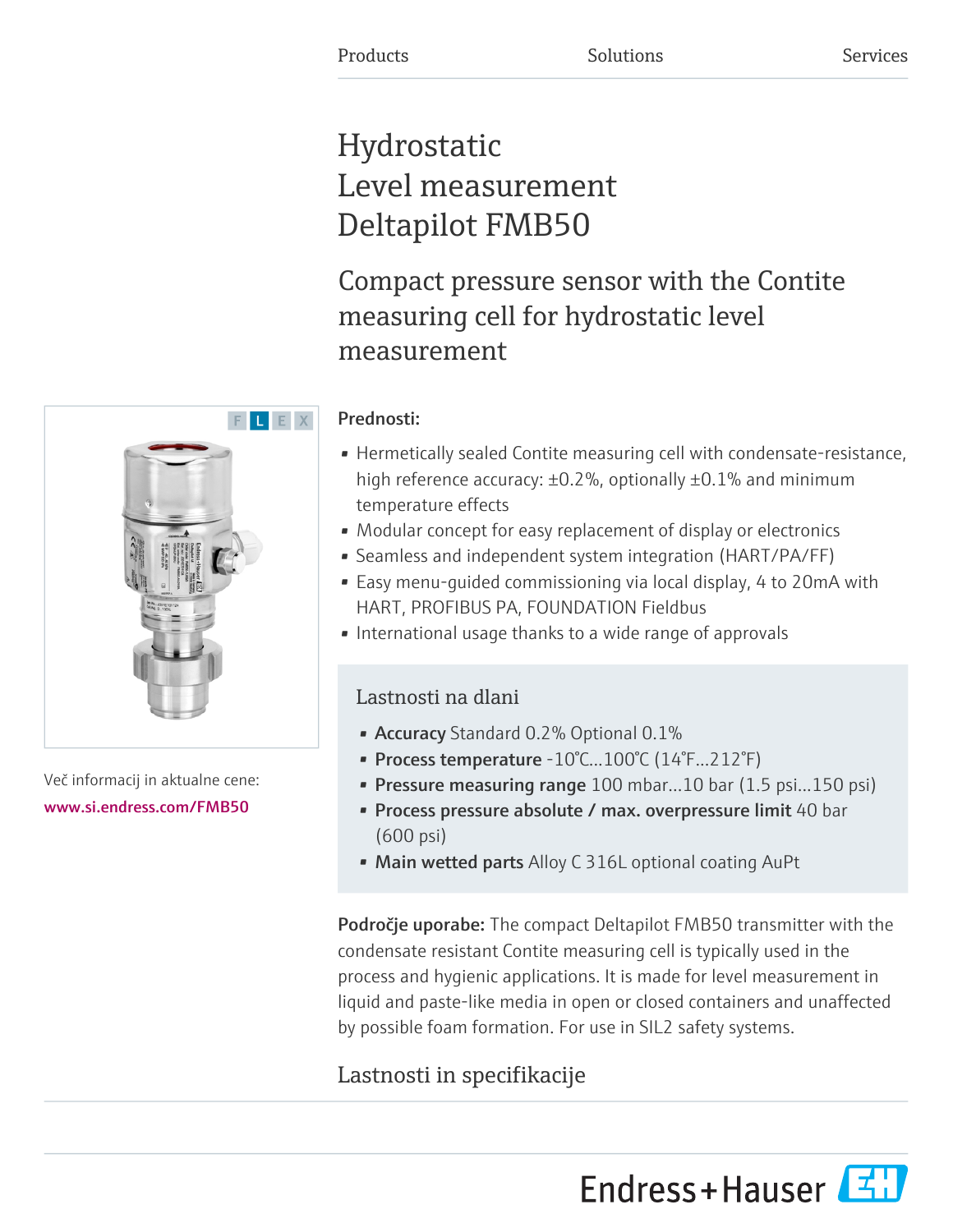#### Pressure Merilni princip

Hydrostatic pressure

#### Characteristic

Compact pressure transmitter for hydrostatic level measurement with flush mounted metallic Contite measuring cell: Hermetically sealed, condensate-resistant, climatic-proofed and with lowest temperature influences

#### Supply voltage

4...20 mA HART 10,5...45 VDC (Non Ex): Ex ia: 10,5...30 VDC PROFIBUS PA: 9...32 VDC (Non Ex) FOUNDATION Fieldbus: 9...32 VDC (Non Ex)

#### Reference Accuracy

Standard 0.2 % Optional 0.1 %

#### Long term stability

0.05 % of URL/ year

#### Process temperature

-10°C...100°C (14°F...212°F)

#### Ambient temperature

-40°C...85°C (-40°F...185°F)

#### Measuring cell

100 mbar...10 bar (1.5 psi...150 psi)

#### Smallest calibratable span

10 mbar (1.45 psi)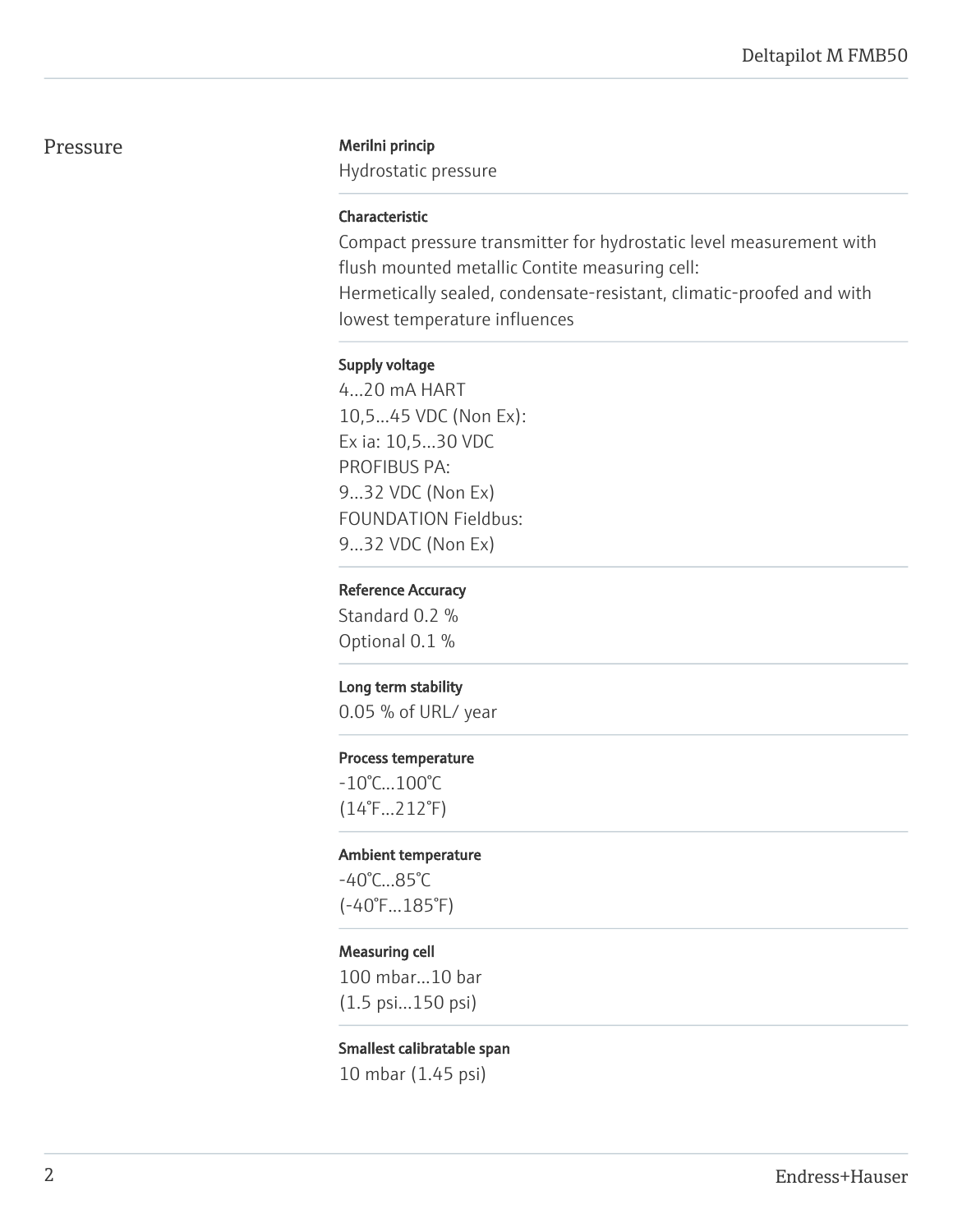# Pressure

#### Vacuum resistance

0 mbar abs.

# Max. Turn down

100:1

#### Max. overpressure limit

40 bar (600 psi)

#### Process connection

Thread: G1 1/2, MNPT1 1/2 Flange: DN40...DN100, ASME 1 1/2"...4", JIS 10K

# Process connection hygienic

Tri-Clamp DIN11851 DIN11864-1 NEUMO Varivent N SMS DRD

#### Material process membrane

316L, AlloyC Gold-Rhodium

#### Material gasket

None, measuring cell welded

#### Fill fluid

Inert oil, Synthetic oil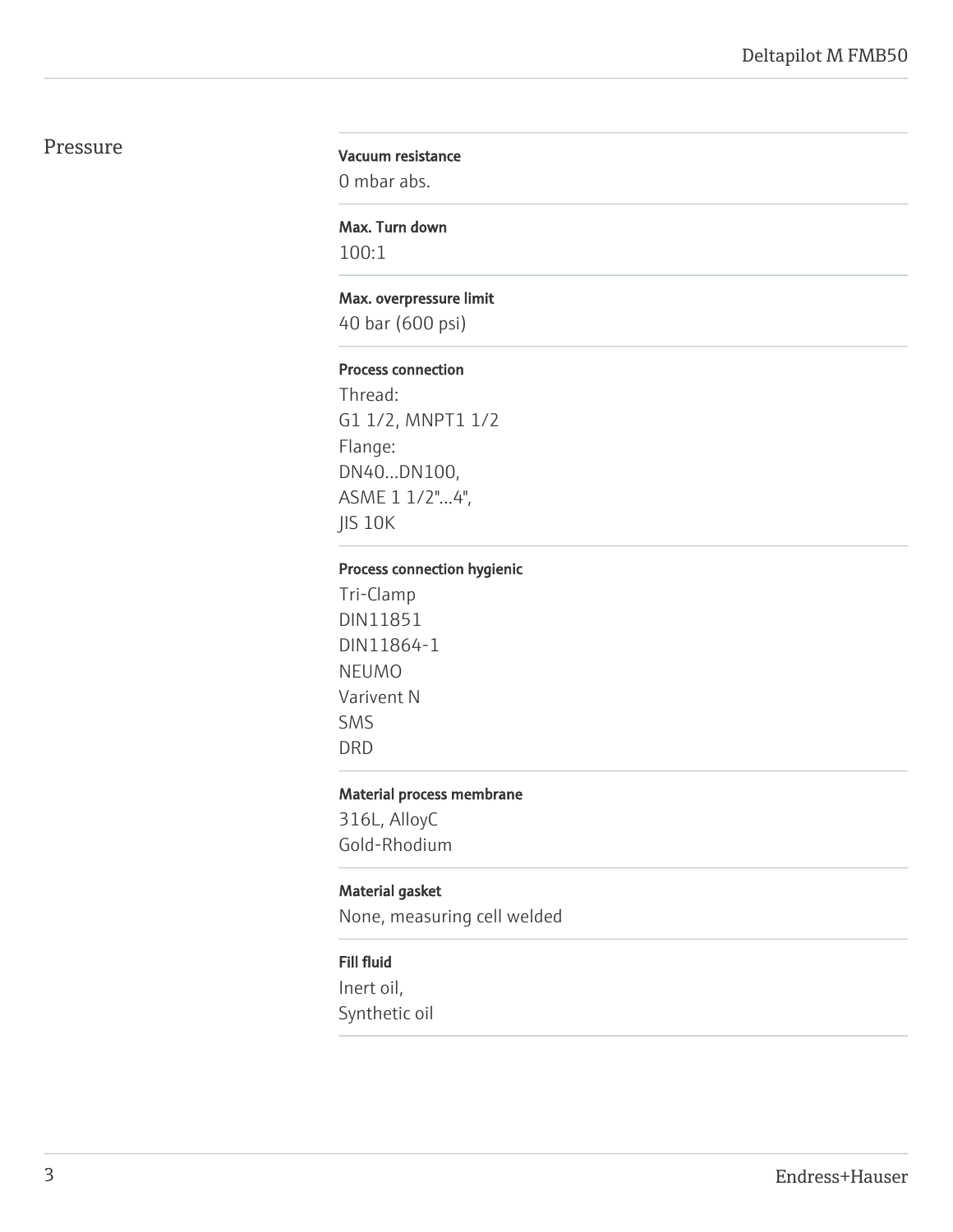## Pressure

#### Material housing

316L, Die-cast aluminum

# Communication

4...20 mA HART PROFIBUS PA FOUNDATION Fieldbus IO-Link

Certificates / Approvals ATEX, FM, CSA, CSA C/US, IEC Ex, INMETRO, NEPSI

Safety approvals Overfill protection WHG SIL

#### Design approvals

EN10204-3.1 NACE MR0103

#### Hygienic approvals

3A, EHEDG CoC ASME-BPE

#### Marine approvals

GL/ ABS/ LR/ BV/ DNV

#### Drinking water approvals

KTW/ NSF/ ACS

#### Specialities

Modularity to differential pressure and process pressure devices (replacable display, universal electronics) Diagnostic functions

Continuous / Liquids Merilni princip

Hydrostatic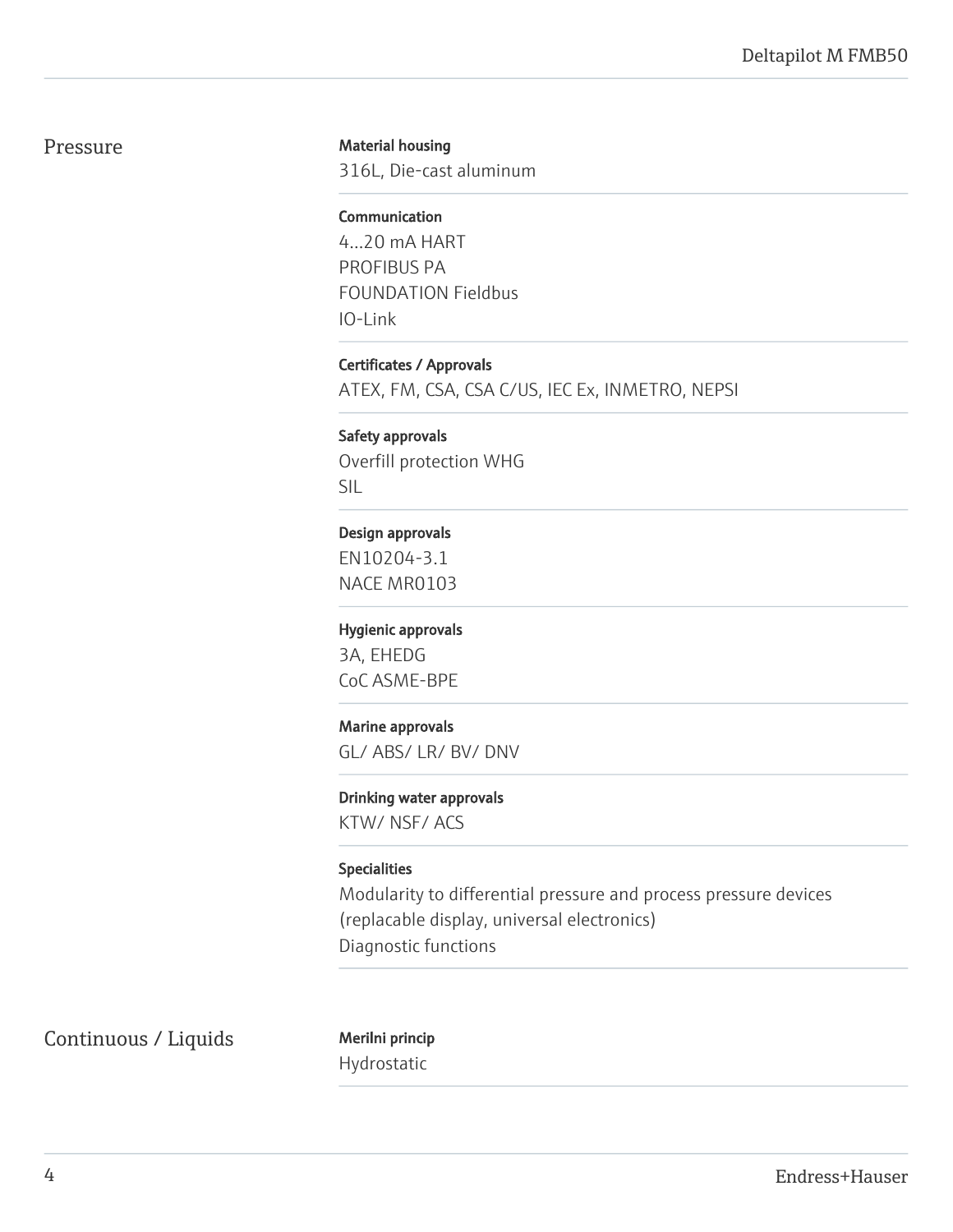# Continuous / Liquids

#### Characteristic / Application

Compact pressure transmitter for hydrostatic level measurement with flush mounted metallic Contite measuring cell: Hermetically sealed, condensate-resistant and climatic-proofed

#### Specialities

Modularity to differential pressure and process pressure devices (replacable display, universal electronics) Diagnostic functions Hermetically sealed Contite measuring cell (condensate-resistant and climatic-proofed)

## Supply / Communication

4...20mA HART: 10,5...45V DC Ex ia: 10,5...30V DC PROFIBUS PA / FOUNDATION Fieldbus: 9...32V DC (Non Ex)

## **Accuracy**

Standard 0.2% Optional 0.1%

## Long term stability

0.05% of URL/year

#### Ambient temperature

-40°C...85°C (-40°F...185°F)

#### Process temperature

-10°C...100°C (14°F...212°F)

#### Process pressure absolute / max. overpressure limit

40 bar (600 psi)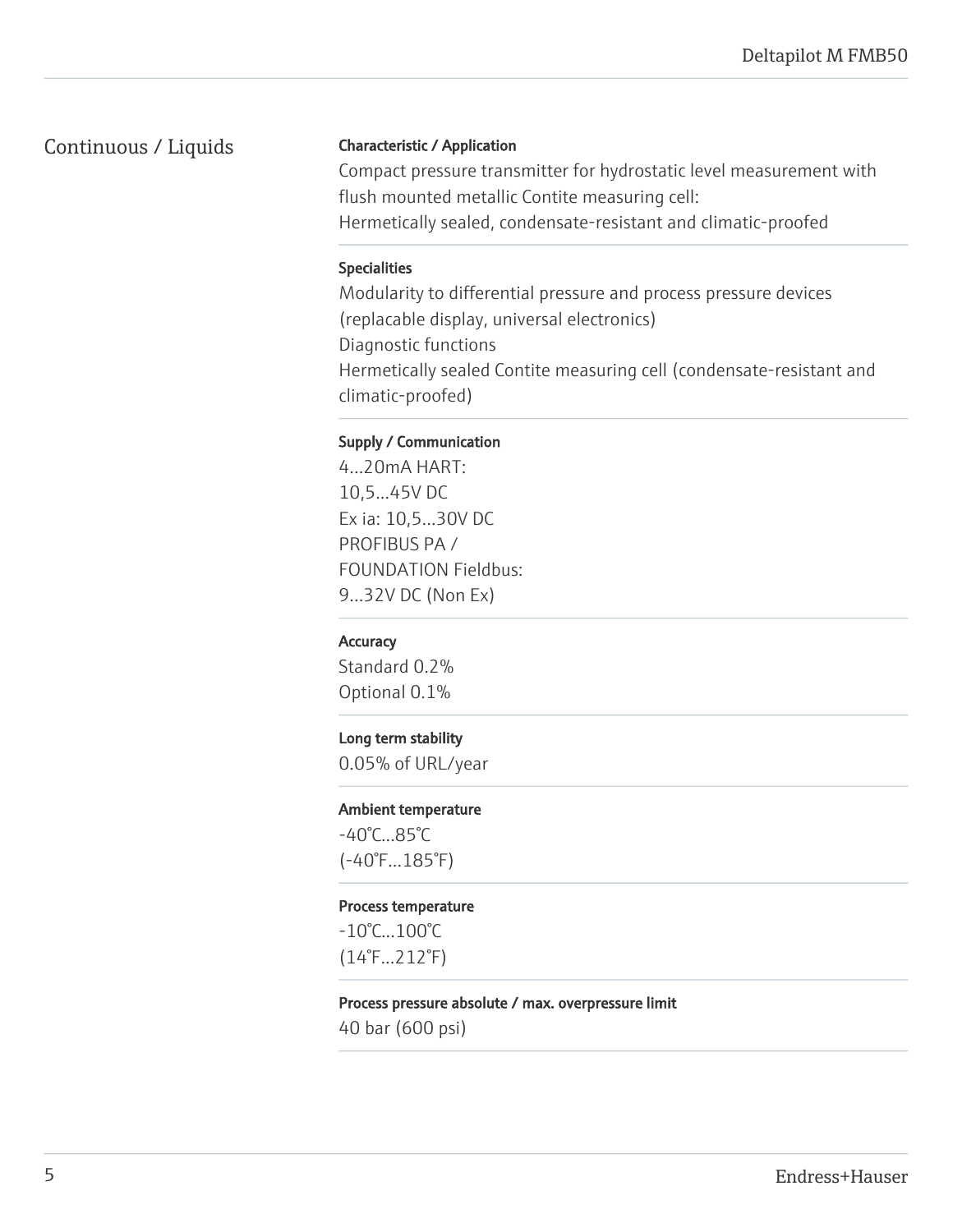# Continuous / Liquids

#### Pressure measuring range

100 mbar...10 bar (1.5 psi...150 psi)

#### Main wetted parts

Alloy C 316L optional coating AuPt

#### Process connection

Thread: G1 1/2, MNPT1 1/2 Flange: DN40...DN100, ASME 1 1/2"...4", JIS 10K

#### Process connection hygienic

Tri-Clamp DIN11851 DIN11864-1 NEUMO Varivent N SMS DRD

#### Max. measurement distance

100m (328ft) H2O

#### Communication

4...20 mA HART PROFIBUS PA FOUNDATION Fieldbus IO-Link

#### Certificates / Approvals

ATEX, FM, CSA, CSA C/US, IEC Ex, INMETRO, NEPSI